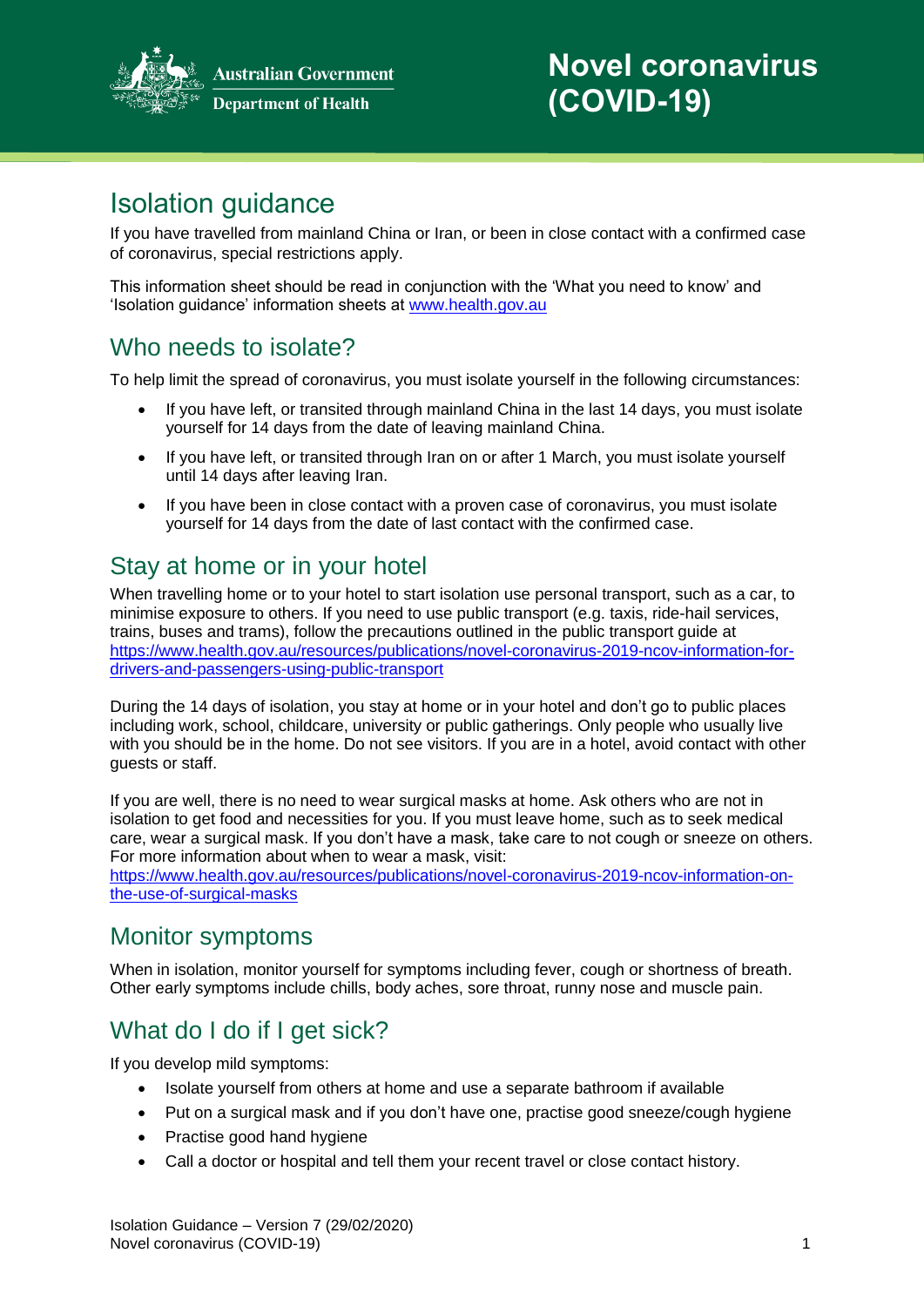If you have serious symptoms such as difficulty breathing:

 Call 000, ask for an ambulance and notify the officers of your recent travel or close contact history.

#### How can I prevent the spread of coronavirus?

Practising good hand hygiene and sneeze/cough hygiene is the best defence against most viruses. You should:

- wash your hands frequently with soap and water, before and after eating, and after going to the toilet
- cover your cough and sneeze, dispose of tissues, and use alcohol-based hand sanitiser
- and if unwell, avoid contact with others (touching, kissing, hugging, and other intimate contact)

#### Going outside

If you live in a private house, it is safe for you to go into your garden or courtyard. If you live in an apartment or are staying in a hotel, it is also safe for you to visit the garden but you should wear a surgical mask to minimise risk to others and move quickly through any common areas.

#### Advice for others living with you

Others that live with you are not required to be isolated unless they meet one of the isolation criteria outlined above. If you develop symptoms and are suspected to have novel coronavirus, they will be classified as close contacts and will need to be isolated.

#### Cleaning

To minimise the spread of any germs you should regularly wash surfaces that are frequently touched such as door handles, light switches, kitchen and bathroom areas. Clean with household detergent or disinfectant.

### Managing the 14 day isolation

Being in isolation can be stressful and boring. Suggestions include:

- Keep in touch with family members and friends via telephone, email or social media.
- Learn about coronavirus and talk with others.
- Reassure young children using age-appropriate language.
- Where possible, keep up normal daily routines, such as eating and exercise.
- Arrange to work from home.
- Ask your child's school to supply assignments or homework by post or email.
- Do things that help you relax and use isolation as an opportunity to do activities you don't usually have time for.

#### More information

For the latest advice, information and resources, go to [www.health.gov.au](http://www.health.gov.au/)

Call the National Coronavirus Health Information Line on 1800 020 080. It operates 24 hours a day, seven days a week. If you require translating or interpreting services, call 131 450.

The phone number of your state or territory public health agency is available at [www.health.gov.au/state-territory-contacts](https://www.health.gov.au/about-us/contact-us/local-state-and-territory-health-departments)